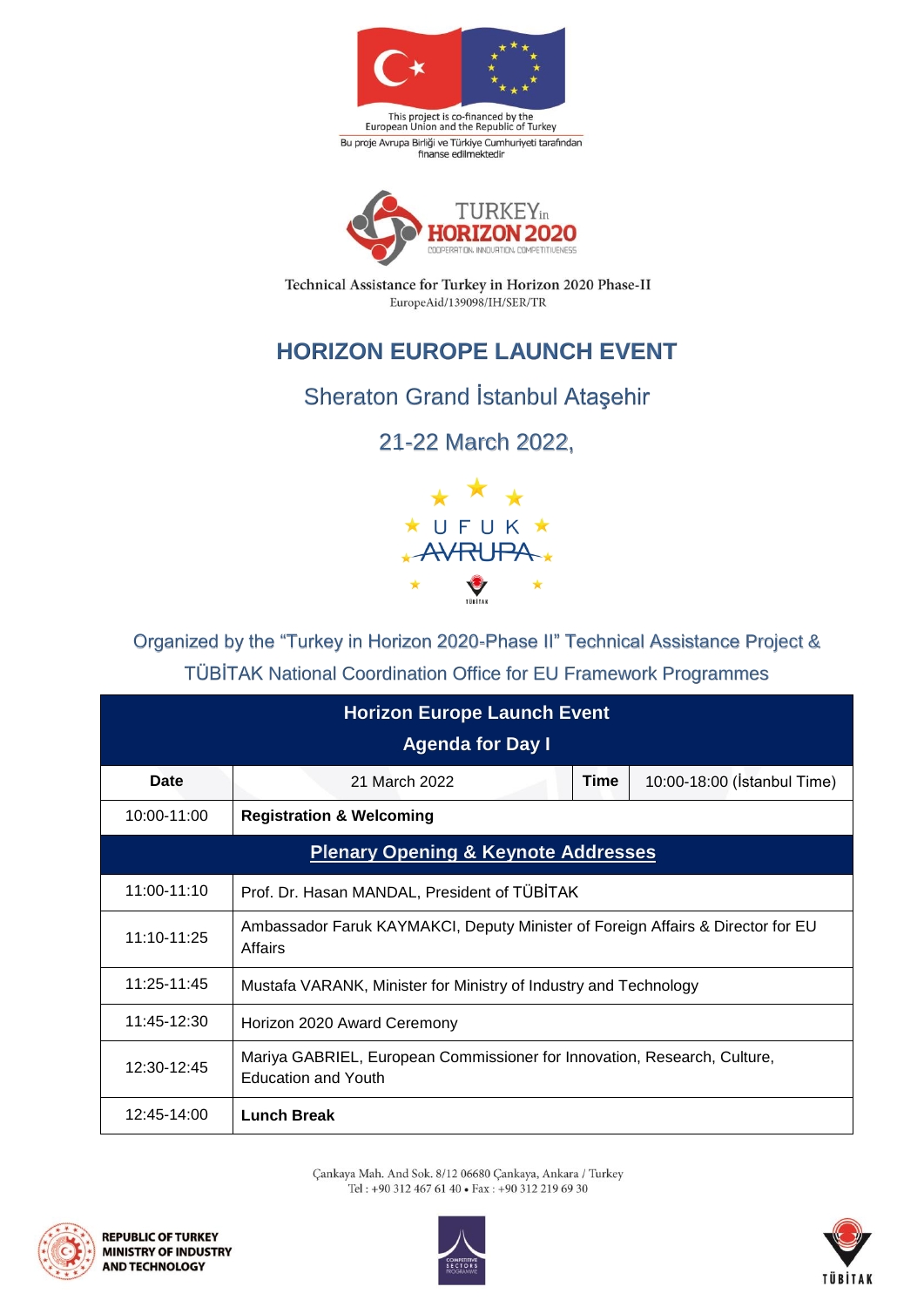

This project is co-financed by the<br>European Union and the Republic of Turkey Bu proje Avrupa Birliği ve Türkiye Cumhuriyeti tarafından<br>finanse edilmektedir



Technical Assistance for Turkey in Horizon 2020 Phase-II EuropeAid/139098/IH/SER/TR

| <b>Horizon Europe Launch Event Sessions</b> |                                                                                                                                                                                                              |  |  |
|---------------------------------------------|--------------------------------------------------------------------------------------------------------------------------------------------------------------------------------------------------------------|--|--|
| 14:00-14:30                                 | Horizon Europe Vision of Türkiye (TÜBİTAK), Prof. Dr. Hasan MANDAL, President of<br><b>TÜBİTAK</b>                                                                                                           |  |  |
| 14:30-15:00                                 | Horizon Europe Novelties, Signe RATSO, Deputy Director General, DG Research and<br>Innovation, European Commission                                                                                           |  |  |
| 15:00-16:30                                 | Success Stories from Türkiye                                                                                                                                                                                 |  |  |
| 16:30-16:45                                 | <b>Coffee Break</b>                                                                                                                                                                                          |  |  |
| 16:45-17:15                                 | Helene CHRAYE, Head of Unit, Clean Energy Transition, DG Research and Innovation,<br><b>European Commission</b>                                                                                              |  |  |
| 17:15-17:45                                 | Jürgen TIEDJE, Head of Unit, Industrial Transformation, DG Research and Innovation,<br><b>European Commission</b>                                                                                            |  |  |
| 17:45-18:00                                 | <b>Closing Remarks</b>                                                                                                                                                                                       |  |  |
| <b>Horizon Europe Launch Event</b>          |                                                                                                                                                                                                              |  |  |
| <b>Agenda for Day II</b>                    |                                                                                                                                                                                                              |  |  |
| Date                                        | 22 March 2022<br>09:30-17:30 (İstanbul Time)<br><b>Time</b>                                                                                                                                                  |  |  |
| 09:30-10:00                                 | <b>Registration and Welcoming</b>                                                                                                                                                                            |  |  |
| 10:00-11:30                                 | Panel: Low Emission Future Industries<br>Andrea GENTILI, Deputy Head of Unit, Low Emission Future Industries, DG Research<br>and Innovation, European Commission<br><b>Turkish Stakeholders Contribution</b> |  |  |
| 11:30-11:45                                 | <b>Coffee Break</b>                                                                                                                                                                                          |  |  |
| 11:45-13:15                                 | Panel: Ecological & Social Transitions<br>Bernd BIERVERT, Head of Unit, Ecological & Social Transitions, DG Research and<br>Innovation, European Commission<br><b>Contribution by Turkish Stakeholders</b>   |  |  |
| 13:15-14:00                                 | <b>Lunch Break</b>                                                                                                                                                                                           |  |  |

Çankaya Mah. And Sok. 8/12 06680 Çankaya, Ankara / Turkey Tel : +90 312 467 61 40 • Fax : +90 312 219 69 30